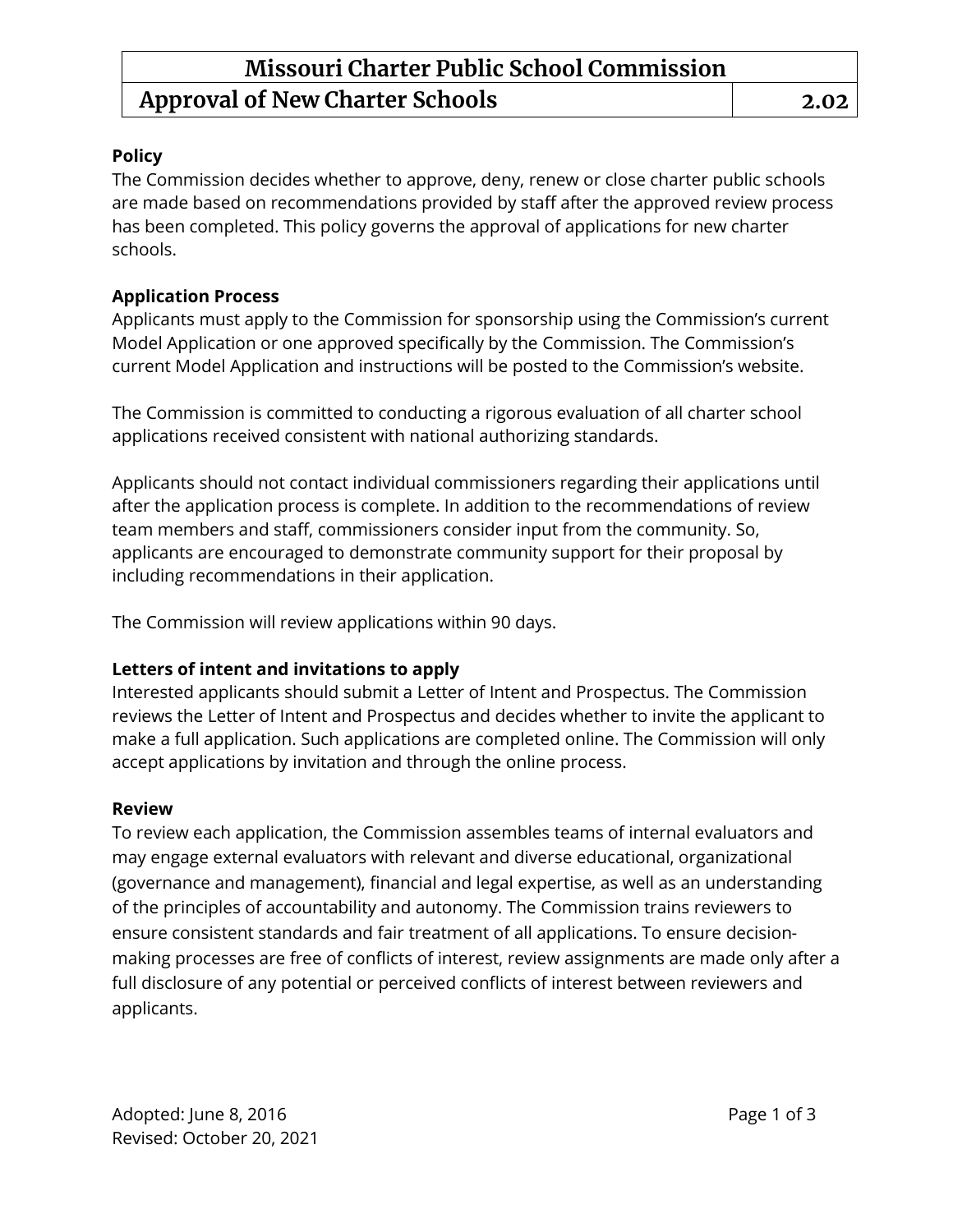# **Missouri Charter Public School Commission Approval of New Charter Schools 2.02**

Reviews are based on applicable Missouri State Statute, Code of State Regulations, Principles and Standards, and the evaluation expectations outlined for each section. This includes the proposed charter school's mission, organizational design (with a focus on strong governance), academic program, and financial management.

The scoring criteria used for application review will be included with the application materials on the Commission's website. The application requirements will be modified for applicants seeking to replicate an existing school model. And, for all applicants that already operate a charter school in Missouri or other states, specific attention will be paid to past and current performance in each area.

### **Public hearing and interview**

Based on the recommendation of staff and prior to a formal vote to approve sponsorship, the Commission will hold a public hearing on the proposed charter school. The public hearing will be held in the school district, and if possible, in the community or neighborhood the proposed charter school plans to locate. Applicants will have an opportunity to present their application to the public and Commission members. An open comment session is included for attendees to express support or opposition for the proposed school and to ask questions for the Commission to consider. If holding the hearing in public is not feasible, the Commission may hold the hearing virtually.

After the public hearing and prior to a formal vote to approve the charter school, the Commission will interview applicants and board members to assess their capacity to govern and operate a high-quality charter school in a fiscally responsible manner that advances the mission of the charter school. The Commission may also pursue questions based on the comments generated at the public hearing.

The public and media are invited to attend, but may not participate in the interview. The officers of the governing board and the school leader (if named) shall attend the interview. Up to eight (8) total representatives may attend the interview, including all members of the governing board, school leadership positions, and key personnel.

### **Sponsored Schools**

If approved, Commission-sponsored schools will enter a performance contract for five (5) years. Renewals may be awarded for up to 10 years based on performance.